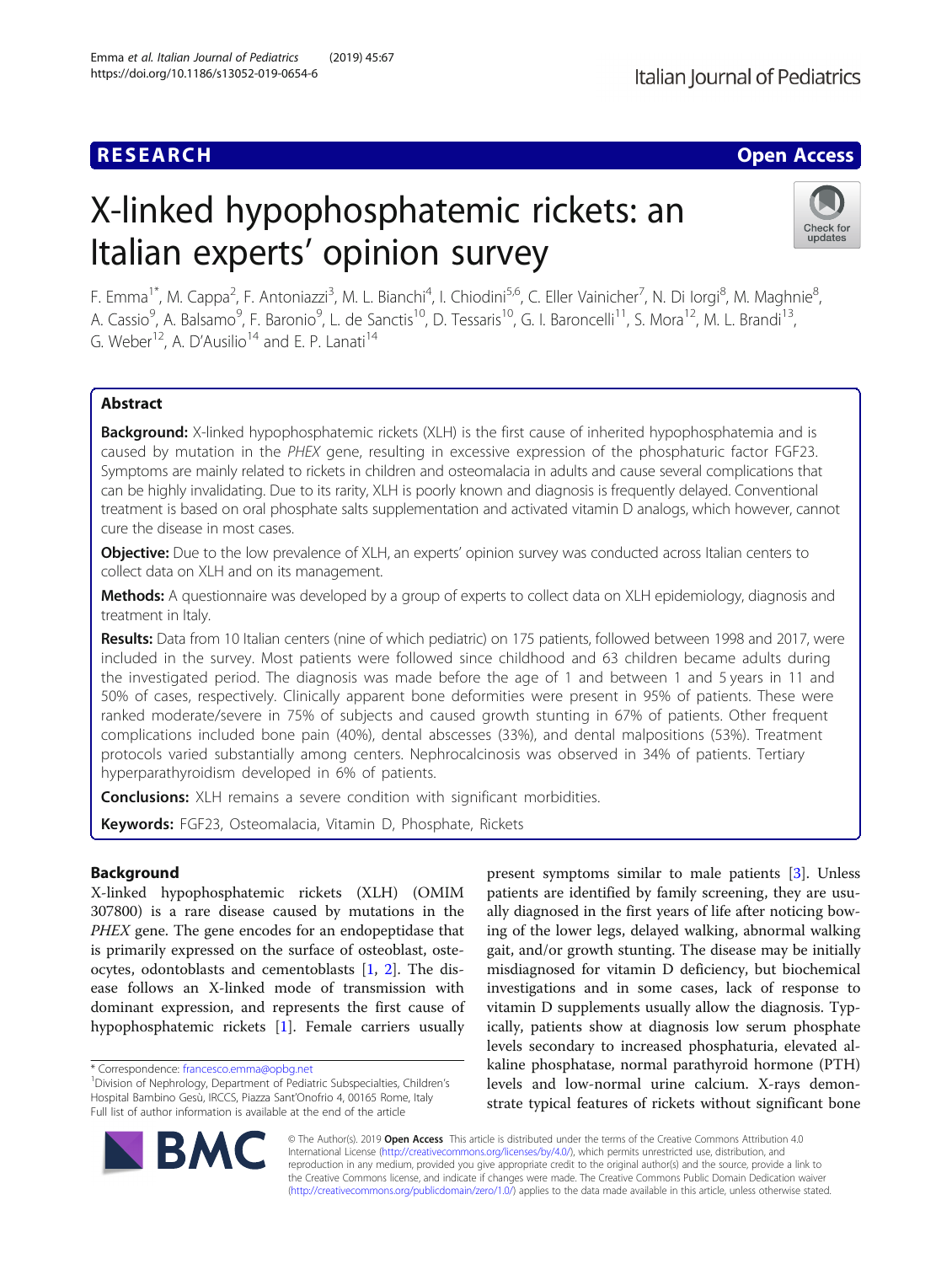resorption, as opposed to rickets secondary to vitamin D deficiency  $[1, 4]$  $[1, 4]$  $[1, 4]$  $[1, 4]$ . Growth plates of long bones have a cupped appearance, with increased thickness and irregularities. Positive family history often facilitates the diagnosis, but de novo mutations occur frequently and some adults lack overt features of XLH [[5\]](#page-5-0).

Other frequent symptoms in children include rachitic rosary, dolichocephaly with parietal flattening and frontal bossing, and bone pain. More rarely, patients are diagnosed with craniosynostosis, type 1 Chiari malformations, intracranial hypertension or hearing impairment [\[5](#page-5-0), [6](#page-5-0)]. The majority of children with overt XLH grow asymmetrically. They have slightly decreased sitting height and markedly decreased leg length. Patients often have dental symptoms secondary to dental malpositions and/or to hypomineralization of dentine and hypoplasia of the enamel, which cause frequent abscesses [[1,](#page-5-0) [5](#page-5-0), [6\]](#page-5-0).

Adult patients usually present with symptoms secondary to defective bone mineralization (osteomalacia) and often complain of bone and joint pain [[7\]](#page-5-0). They frequently develop pseudofractures, as well as invalidating osteoarthropathies that involve predominantly the ankles, knees and sacroiliac joints [[7\]](#page-5-0). They can also develop enthesopathy, which is caused by calcification of tendons and ligaments. These are particularly prominent in the ankles, knees, pelvic joints and spine [[8,](#page-5-0) [9\]](#page-5-0).

The above symptoms highlight the severity of the disease, which may not be recognized due to its rarity. For this same reason clinical and biochemical data on large cohorts of patients are scanty.

On these premises, we have conducted a survey in ten Italian reference centers for the diagnosis and treatment of XLH, to evaluate the epidemiology of the disease, diagnostic challenges, treatment attitudes, organization of care and disease burden.

#### Methods

A questionnaire was developed by a group of experts to collect retrospective data on XLH in Italy. The experts met initially in September 2016 and subsequently twice to elaborate the questionnaire, analyze the initial results and solve open issues to finalize data collection. The survey was limited to data that could be collected reliably from medical charts. Single patient data were not transferred; only aggregate data from each center were collected, to protect privacy. Patients were included in the study if the following data were retrievable from clinical charts: diagnosis, epidemiology and treatment pattern. Patients were excluded if such data were not available.

The diagnosis of XLH was based on genetic confirmation of a PHEX mutation, or, if not available, was based on symptoms, family history, radiological evidence of rickets, and laboratory tests.

Ten units were identified in North and Central Italy after screening pediatric, endocrinology and nephrology units for their expertise in XLH, as well as regional registries for rare diseases. $<sup>1</sup>$  The centers included in the</sup> study were selected based on: (i) number of patients treated every year and inclusion in the National Network for rare diseases. The questionnaire investigated the following disease areas: epidemiology, diagnosis, disease severity, treatment, organization of care.

Quality of life data were not available in the charts, therefore, the impact of the disease burden was estimated by the clinicians, using a 5-point scale (1: low impact, 5: high impact), inspired from the EUROQOL questionnaire, exploring various dimensions of daily life (functional capacity, mobility, usual activities, pain/discomfort).

Descriptive statistical analyses were used to illustrate data. Results are expressed as mean ± standard deviation (SD), median and range or percentage, as appropriate.

#### Results

Data from 175 patients that were followed between 1998 and 2017 in the 10 participating centers were included in the survey (Table [1](#page-2-0)).

Most centers were pediatric units, therefore data on adult patients were limited. Twenty-two patients were diagnosed before 1998 and followed afterwards. Of the 153 patients (75% males and 25% females) diagnosed after 1998, 135 were pediatric (0–17 years of age). For most criteria, data were available for all patients; however, some data could not be traced back from all medical charts or were restricted to pediatric patients.

### Diagnosis

The distribution of the age at diagnosis is reported in Table [2.](#page-2-0) Such info was available for 150 patients only; of those, over 60% were diagnosed between 1 and 5 years No trends towards earlier diagnosis in recent years was observed by comparing patients diagnosed after and before 2012 (data not shown).

A genetic test was performed in 65 patients and a pathogenic PHEX mutation was confirmed in 56 cases (86%). For the reminder of the cohort, the diagnosis was based on clinical grounds. Physicians from the 10 centers were hence asked to rank the most important features leading to the diagnosis of XLH. These included rickets, hypophosphatemia and, when available, a positive family history. Interestingly, 17% of patients had been diagnosed with vitamin D deficiency prior to the diagnosis of XLH. Overall, positive family history was present in 33% (54/164) of patients in which the information was available.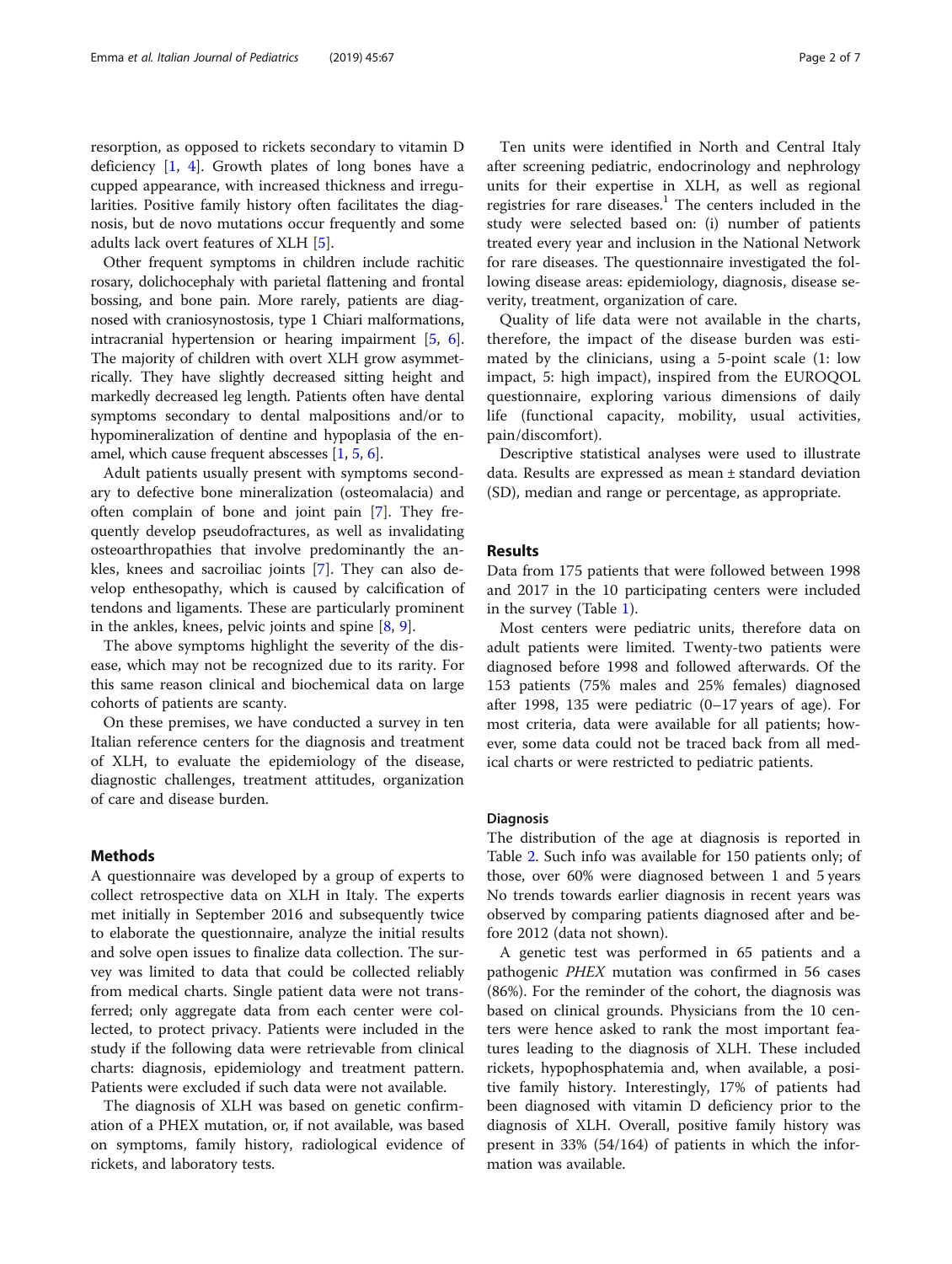<span id="page-2-0"></span>Table 1 Total number of patients managed and origin

|                               | Lombardia (Milan - 3<br>centres) | Piemonte<br>(Torino) | Liguria<br>(Genoa) | Emilia-Romagna<br>(Bologna) | Toscana (2 centres:<br>Pisa and Florence) | Lazio (Rome - 2<br>centres) | TOT |
|-------------------------------|----------------------------------|----------------------|--------------------|-----------------------------|-------------------------------------------|-----------------------------|-----|
| Total number of patients      | 44                               | 19                   |                    | 18                          | 46                                        | 45                          | 175 |
| Patients from the same region | 33                               | 14                   | $\Omega$           | 4                           | 20                                        | 30                          | 101 |
| %                             | 75%                              | 74%                  | 0%                 | 22%                         | 43%                                       | 67%                         | 58% |
| Patients from other regions   | 11                               |                      |                    | 14                          | 26                                        | 15                          | 74  |
| %                             | 25%                              | 26%                  | 100%               | 78%                         | 57%                                       | 33%                         | 42% |

#### Symptoms

Most (94,8%) patients had lower leg deformities, which were ranked severe in 28%, moderate in 47%, and mild or absent in the remainder 25% of patients. "Severe" deformities referred to overt genu valgus or genu varum that impaired normal walking, "moderate" to less important deformities with mild or no walking impairment, and "mild" to minor limb deformities with regular joint alignment (Fig. [1\)](#page-3-0).

Bone pain was reported in two third (65,6%) of patients but was ranked as mild to moderate in most (79,3%) cases. More than half (67%) of patients had growth retardation (height lower than − 2 SD). Scoliosis or osteopenia was seldom reported. Pathological fractures were observed in nearly one third of patients. Craniosynostosis was reported in 5% of the cohort. Dental malpositions were present in half of patients (53%) and approximately one third (33%) had experienced at least one dental abscess. Hearing impairment and neurological problems were infrequent (observed in 5 and 9% of cases, respectively - Table [3](#page-3-0)).

#### Medical and orthopedic treatment

All centers prescribed conventional treatment to all pediatric patients, including oral phosphate supplements and active vitamin D analogues, namely calcitriol and alfacalcidol. The latter was generally preferred in young children because liquid solutions are commercially available in Italy. In some centers non-active vitamin D supplements were also prescribed. Doses were modified according to age, but the dose range was considerably wide. For example, the dose of calcitriol for school age children ranged from 0.25 to 2.0 mcg/day. In some

Table 2 Age at diagnosis in patients diagnosed after 1998

| Age at diagnosis | Number of patients<br>$(1998 - 2017)$ |      |  |
|------------------|---------------------------------------|------|--|
| $0 - 1$ years    | 17                                    | 11%  |  |
| $1 - 5$ years    | 75                                    | 50%  |  |
| $5 - 12$ years   | 35                                    | 23%  |  |
| $12 - 17$ years  | 6                                     | 4%   |  |
| $\geq$ 18 years  | 17                                    | 11%  |  |
| <b>TOTAL</b>     | 150                                   | 100% |  |

centers, doses of vitamin D was calculated according to weight, while other centers used fixed doses and adapted treatment according to the biochemical response. Phosphate salt prescription was equally very variable. For school age children, the dose varied from 15 to 60 mg/ Kg/day. Phosphate was prescribed in different pharmacologic preparations, including using IV solution for oral administration, galenic solutions (Joulie or modified Joulie solutions), and commercially available tablets or liquid solutions, some of which were imported from other European countries. The frequency of uptake also varied, but most centers prescribed four doses per day in preadolescent patients and usually reduced the frequency to 2–3 doses per day in adolescents. Two centers did not recommend systematic treatment in adults, while the remaining centers advocated to continue low dose treatment with phosphate supplements and/or vitamin D, irrespectively to the presence of symptoms.

Likewise, metabolic targets for optimal disease control were, to some extent, different between centers. Unanimously, normalization of alkaline phosphatase was the main biochemical marker of a satisfactory treatment, with optimal target values within the normal range and acceptable values below 1.5-fold the upper limit of normal range for age. All experts tried to keep serum calcium and PTH levels within the normal range. In six centers, serum phosphate levels did not represent a target for treatment. Nonetheless, four centers aimed at serum phosphate levels above a given threshold, ranging 2–3 mg/dl.

Complications of conventional treatment include nephrocalcinosis and hyperparathyroidism. Retrospective evaluation of renal ultrasound did not allow ranking the severity of nephrocalcinosis. Likewise, hyperparathyroidism was difficult to assess and for consistency, only patients requiring surgery or treatment with cinacalcet for tertiary hyperparathyroidism were recorded. Overall, nephrocalcinosis was reported in 34% of patients, while tertiary hyperparathyroidism was developed in 6%.

From the orthopedic standpoint, half of patients had undergone at least one surgical procedure. These included osteotomies and epiphysiodesis, with the latter procedure being more frequently used in recent years. More detailed analyses were not possible due to the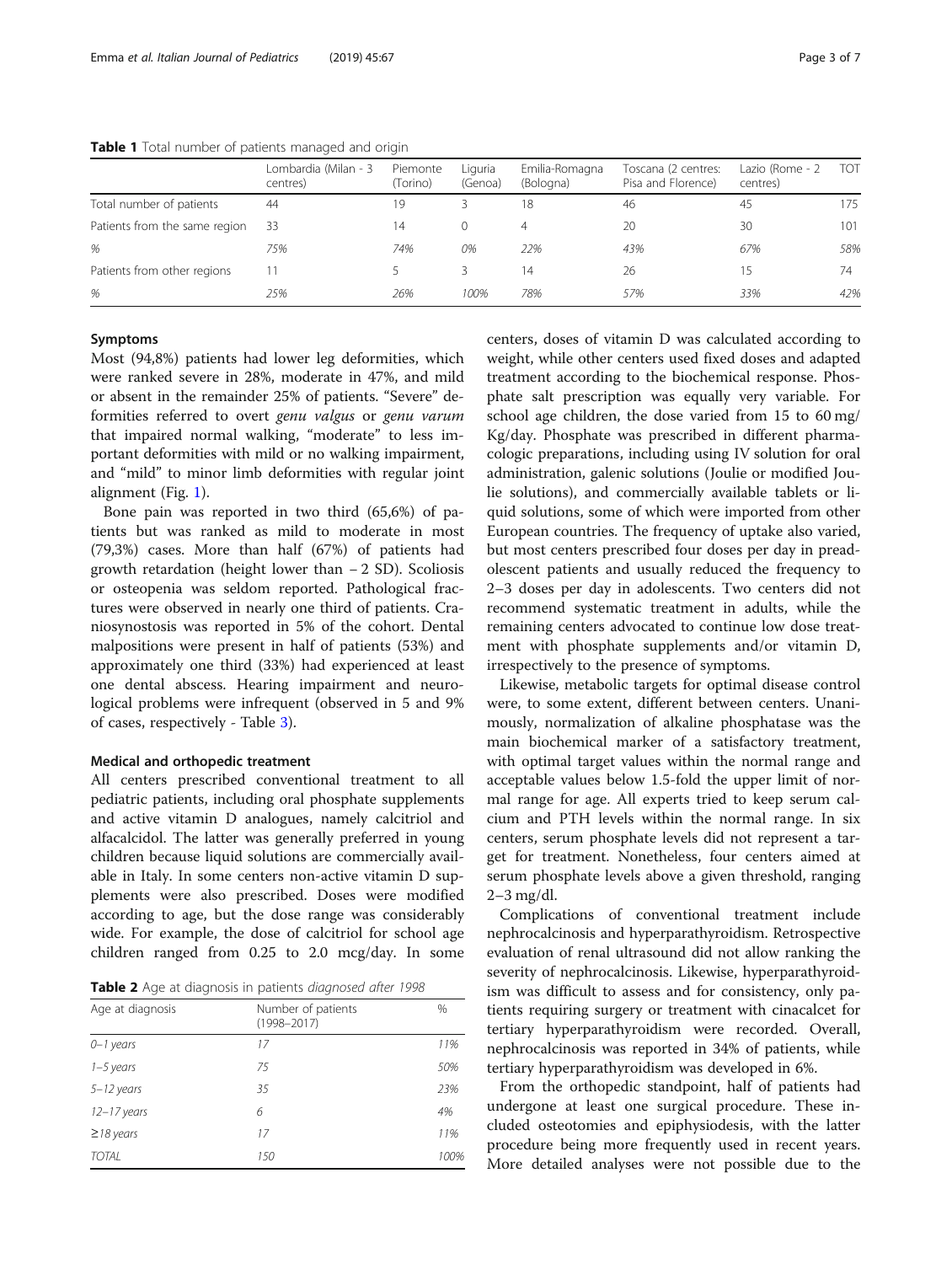<span id="page-3-0"></span>

multicentric nature of the survey and changes in the clinical practice and indications for surgery over the years, including the type of procedure.

#### Professional caregivers

Most pediatric patients were followed by pediatric endocrinologists (7/10), pediatricians with a special interest in XLH (2/10) and pediatric nephrologists (1/10). In all cases a multidisciplinary team, including orthopedic surgeons, radiologists, dentists, and possibly geneticists were activated. Neurologists, neurosurgeons, physical therapists were also involved in the team, though less frequently.

During the time frame of the survey, 63 patients had reached adult age. Of these, 31 continued to be followed in pediatric centers (11 aged 18–25 years, and 22 aged > 25 years). The remaining adult patients were addressed to adult endocrinologists, nephrologists or rheumatologists.

#### Disease burden

Quality of life (QoL) data were not available due to the retrospective nature of the study. Nonetheless, experts participating in the study were asked to estimate the impact of the disease on patients, using a 5-point scale (1: low impact, 5: high impact), inspired from the EUROQOL questionnaire, which explored several dimensions of daily life (functional capacity, mobility, usual activities, pain/discomfort). The estimated impact of the disease on daily life ranked on average 4.5 for patients with severe disease, 3.7

|  |  |  | Table 3 Prevalence of other XLH-related symptoms |  |
|--|--|--|--------------------------------------------------|--|
|--|--|--|--------------------------------------------------|--|

| <b>EXISTE S</b> FIGNATURE OF SCHOL ALL FIGNATURE SYTTIP COLLIS<br><b>Disease</b> |     |  |  |  |  |
|----------------------------------------------------------------------------------|-----|--|--|--|--|
|                                                                                  | No  |  |  |  |  |
| 66%                                                                              | 34% |  |  |  |  |
| 53%                                                                              | 47% |  |  |  |  |
| 33%                                                                              | 67% |  |  |  |  |
| 16%                                                                              | 84% |  |  |  |  |
| 13%                                                                              | 87% |  |  |  |  |
| 12%                                                                              | 88% |  |  |  |  |
| 7%                                                                               | 93% |  |  |  |  |
| 6%                                                                               | 94% |  |  |  |  |
|                                                                                  | Yes |  |  |  |  |

for patients with moderate disease and 1.8 for those with mild symptoms. "Severe" disease corresponded to patients with severe leg deformities as defined above and/or major complications, "moderate" to moderate bone changes and limited complications, such as dental malpositions, and "mild" to the remaining patients. As expected, rickets secondary to vitamin D deficiency ranked best (1.8). Osteopetrosis ranked worst (4.61) and XLH had and intermediate score of 3.5 (Table 4). These estimates are clearly limited by the retrospective nature of the survey and reflect physician's opinion and not patient perception.

#### **Discussion**

XLH is a rare inherited disease, characterized by rickets and abnormal renal phosphate losses. Unrestricted expression of the phosphaturic hormone fibroblast growth factor 23 (FGF23) secondary to PHEX mutations cause most symptoms. Animal studies demonstrate that inactivation of PHEX increases FGF23 levels, which downregulates sodium-dependent phosphate transporters and 1 alpha hydroxylation of 25(OH)-vitamin D in renal proximal cells. The mechanisms by which PHEX mutations cause FGF23 production are still poorly understood. However, experimental and clinical data show that neutralizing antibodies against FGF23 prevent most XLH symptoms, thus demonstrating that this hormone is the principal culprit in this disease [[10,](#page-5-0) [11\]](#page-5-0).

Symptoms are mainly related to rickets in children and osteomalacia in adults, which cause different

| <b>Table 4</b> Ranking of disease severity according to physicians |  |  |
|--------------------------------------------------------------------|--|--|
|                                                                    |  |  |

| <b>Disease</b>                                                  | Mean | SD.  |  |  |
|-----------------------------------------------------------------|------|------|--|--|
| Osteopenia                                                      | 4.61 | 0,70 |  |  |
| Osteogenesis imperfecta                                         | 4.45 | 0,60 |  |  |
| McCune-Albright syndrome                                        | 3.95 | 0,50 |  |  |
| Achondroplasia                                                  | 3.85 | 0,82 |  |  |
| XI H                                                            | 3.55 | 0,50 |  |  |
| Autosomal dominant hypophosphatemic<br>rickets (FGF23 mutation) | 3.50 | 0,71 |  |  |
| Vitamin D deficiency                                            | 1.80 | 0,63 |  |  |
|                                                                 |      |      |  |  |

1 = Low impact; 5 = High impact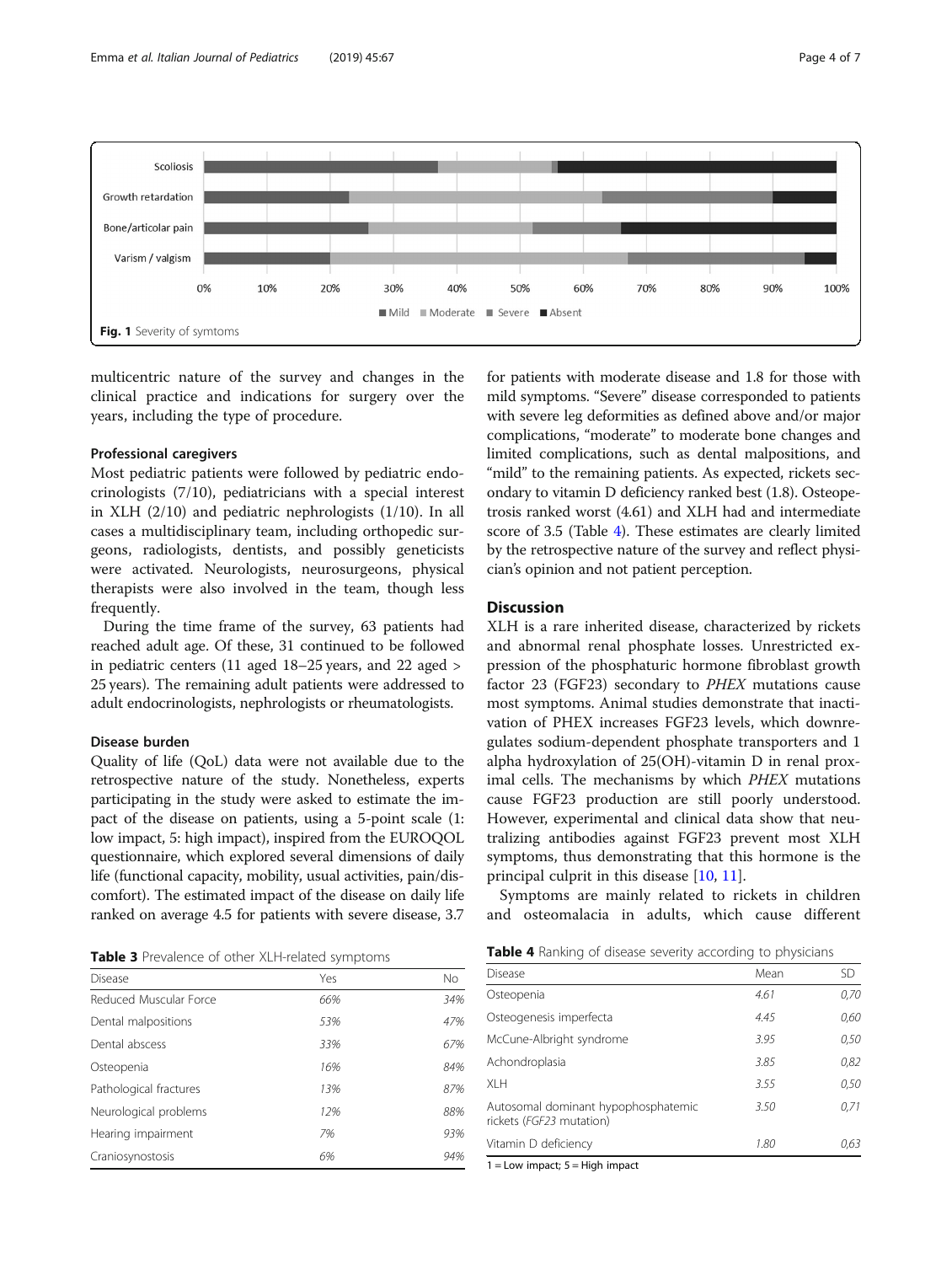complications. XLH during childhood manifests mainly with bone deformities (bowed legs, genu varum or valgus, rachitic rosary, dolichocephaly), short stature, bone pain and dental abnormalities. The diagnosis is often delayed, which can significantly impact on long-term outcome [\[5](#page-5-0), [6](#page-5-0)].

Conventional therapy includes supplementation with active vitamin D analogues and with oral phosphate salts. In most patients, symptoms improve, but the disease is not cured by conventional therapy [\[2](#page-5-0)]. This is most likely related to direct effects of high FGF23 levels on peripheral tissues, which are not inhibited by conventional treatment and may even be enhanced, since FGF23 levels increase in treated children [\[2](#page-5-0)]. Moreover, treatment is limited by side effects, in particular hyperparathyroidism and nephrocalcinosis that frequently develop when using high doses of therapy.

The present study was conducted to evaluate the current status in the diagnosis and treatment of XLH in Italy. Overall, results are in line with available data in the literature, although with some noticeable differences.

The prevalence of XLH is estimated between 1.2–3.0/ 60,000 [\[12](#page-5-0), [13\]](#page-5-0). The expected number of prevalent pediatric patients with XLH in Italy is 187–470, considering an overall population of 9.374.322 persons aged 0– 17 years. Our survey included 150 children diagnosed over a period of 20 years in 10 Italian centers with high experience in treating XLH. This number is lower than expected, indicating that the disease is either underdiagnosed or often treated in less specialized centers.

The diagnosis of XLH is based on clinical, radiological and biochemical grounds and can be confirmed by demonstrating a PHEX mutation. A positive X-linked family history usually confirms the diagnoses. When genetic analysis is not available and family history is absent, the disease is presumed, but cannot be demonstrated. In other cohorts, positive family history is observed in approximately 60% of cases [[14](#page-5-0), [15\]](#page-5-0), as opposed to 33% in our survey. Most patients in which genetic testing was performed however, had a positive mutation, including patients with negative family history. It is unlikely that de novo mutations are more frequent in Italy. Most likely, parents of many patients were poorly symptomatic and/or reliable family history could not be traced back from medical records.

Our patients had overt symptoms with similar frequencies to those reported in the literature, with the exception of Chiari malformation and craniosynostosis. These are probably underdiagnosed because radiologic investigations, including brain MRI, are not routinely performed in most centers.

Conventional treatment usually improves bone pain and other XLH features but carries the risk of causing hyperparathyroidism and/or nephrocalcinosis. In the clinical practice, PTH levels, urinary calcium excretion and renal ultrasound are evaluated at regular interval to adapt treatment. Overall, nephrocalcinosis has been reported in the literature in 30–70% of patients [[13,](#page-5-0) [15](#page-5-0)– [17\]](#page-6-0). In the vast majority of cases, renal function is preserved, but very long-term data are not available yet. Most publications report a positive relationship between oral phosphate doses and nephrocalcinosis, whereas the association with vitamin  $D$  therapy is less strong  $[13,$  $[13,$  $[13,$ [17](#page-6-0)–[19](#page-6-0)]. No increase in the supersaturation of either calcium oxalate or phosphate in urines was observed in one study including 20 patients with XLH [[20\]](#page-6-0). Conceivably, the incidence observed in the Italian cohort is lower than previously reported (34%) because physicians have learned to balance treatment to avoid this complication. Hydrochlorothiazide has been shown to decrease calciuria in XLH  $[21]$  $[21]$  and potassium citrate may help preventing calcium precipitation. The prescription of these treatments was not included in the survey.

The incidence of hyperparathyroidism was more difficult to estimate because PTH levels are known to fluctuate overtime. Due to the retrospective nature of the survey only tertiary hyperthyroidism was evaluated and was diagnosed in 6% of patients.

Likewise, indication for orthopedic surgery in XLH are not clearly established and surgical attitudes have changed over the years  $[22-25]$  $[22-25]$  $[22-25]$  $[22-25]$  $[22-25]$ . If possible, osteotomies are performed preferentially after completion of growth [[22](#page-6-0), [26\]](#page-6-0). The only consistent finding in our survey was the increased use of epiphisiodesis in most recent years in all centers, while the overall number of surgeries did not change substantially overtime.

As expected, XLH has a negative impact on patient's life. Most patients treated with conventional therapy are not cured and continue to experience complications related to their disease. The majority of children in this survey had normal daily activities despite their physical impairment. The impact in adults could not be estimated, due to the limited number of patients. However, data in the literature show that QoL in these patients can be severely affected [\[7](#page-5-0), [27](#page-6-0)].

#### Conclusion

This survey investigated the epidemiology, diagnosis and treatment of XLH in Italy. Despite its limitations, it highlights the severity of the disease and lack of homogeneity in treatment attitudes among specialists. Most importantly, results show a number of unmet needs and the limitations of conventional treatment that cannot cure the disease. In addition, these may cause adverse events, particularly when high dosages are used.

New therapies with anti-FGF23 antibodies are likely to modify the prognosis of XLH in the future [\[28](#page-6-0)–[30\]](#page-6-0).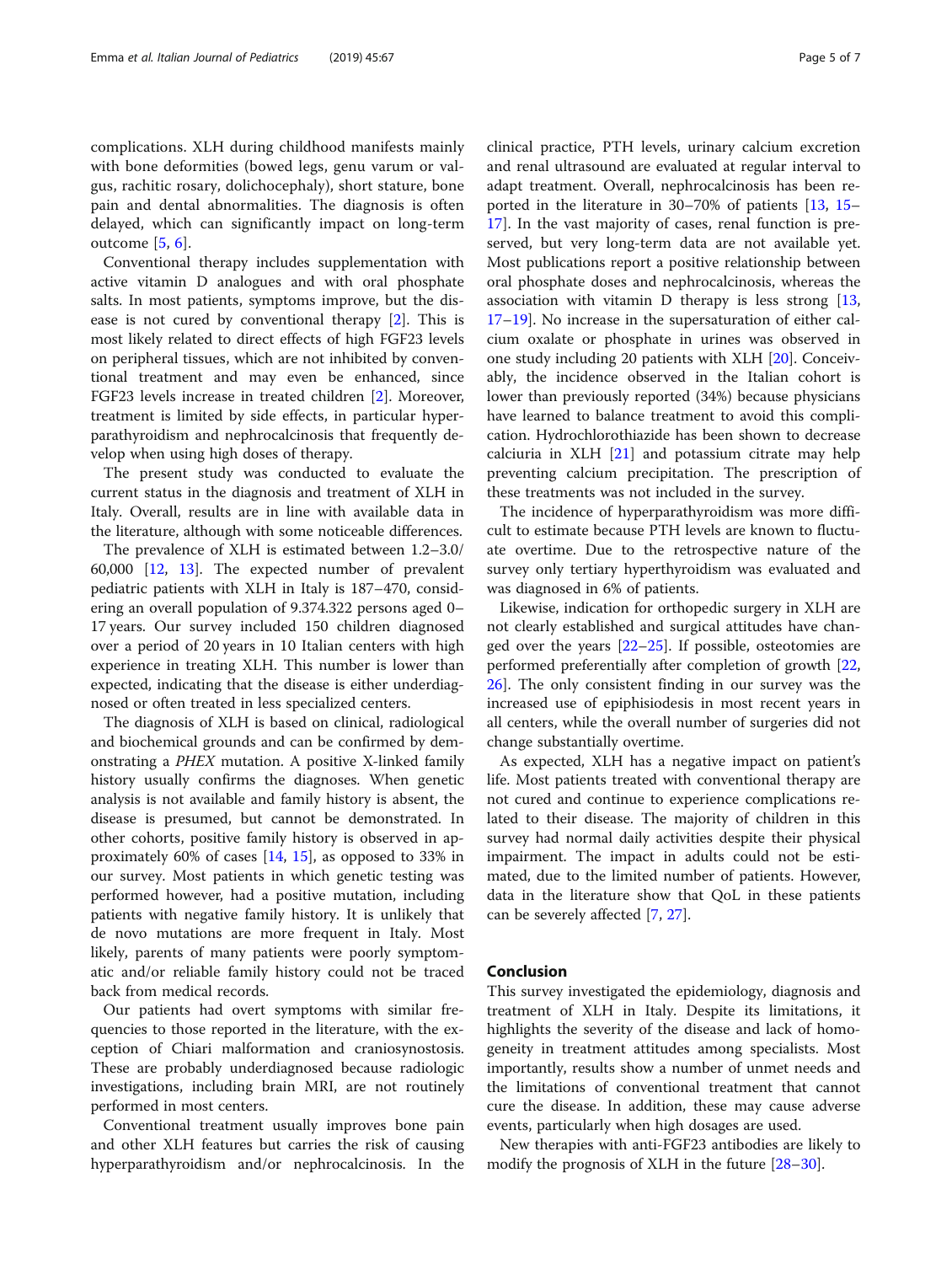#### <span id="page-5-0"></span>**Endnotes**

<sup>1</sup>Participating centers included: Bambino Gesù Children's Hospital – Rome (F.E. and M.C.), Borgo Roma Hospital-University of Verona – Verona (F.A.), Istituto Auxologico Italiano IRCCS – Milan (M.L.B. and I.C.), IRCCS Cà Granda Foundation-Maggiore Policlinico Hospital – Milan (C.E.V.), Giannina Gaslini Institute – Genoa (N.D.I. and M.M.), S. Orsola Malpighi University Hospital – Bologna (A.C., A.B. and F.B.), Regina Margherita Children's Hospital, University of Turin – Turin (L.D.S. and D.T.), University Hospital of Pisa – Pisa (G.B.), IRCCS San Raffaele Hospital-Vita-Salute San Raffaele University – Milan (G.W. and S.M.), Careggi University Hospital-University of Florence – Florence (M.L.B.).

#### Abbreviations

FGF23: Fibroblast growth factor23; PTH: ParaThyroid hormone; QoL: Quality of life; SD: Standard deviation; XLH: X-Linked Hypophosphatemic

#### Acknowledgements

Not applicable.

#### Funding

The following authors received consultation fees from Kyowa Kirin SrL: Emma F., Cappa M., Antoniazzi. F, Bianchi M.L., Chiodini I., Eller Vainicher C., Di Iorgi N., Maghnie M., Cassio A., Balsamo A., Baroncelli G.I., Mora S., Brandi M.L., Weber G.

Meetings to elaborate the questionnaire and discuss the manuscript were organized by MAP Provider SrL that received consultation fee from Kyowa Kirin srl.

#### Availability of data and materials

The datasets used and/or analysed during the current study are available from the corresponding author on reasonable request.

#### Authors' contributions

The following authors contributed in providing retrospective data and interpretation of results: EF, CM, AF, BML, CI, EVC, DIN, MM, CA, BA, BF, deSL, TD, BGI, MS, BML, WG. Authors: LEP and DAA. contributed in the conduct of the analysis, elaboration of results and manuscript writing. All authors read and approved the final manuscript.

#### Ethics approval and consent to participate

Not applicable.

#### Consent for publication

Not applicable.

#### Competing interests

The authors declare that they have no competing interests.

#### Publisher's Note

Springer Nature remains neutral with regard to jurisdictional claims in published maps and institutional affiliations.

#### Author details

<sup>1</sup> Division of Nephrology, Department of Pediatric Subspecialties, Children's Hospital Bambino Gesù, IRCCS, Piazza Sant'Onofrio 4, 00165 Rome, Italy. <sup>2</sup> <sup>2</sup>Endocrinology Unit, Bambino Gesù Children's Hospital, Rome, Italy. Department of Surgery, Dentistry, Pediatrics and Gynecology, Pediatric Division, University of Verona, Borgo Roma Hospital, Verona, Italy. 4 Experimental Laboratory for Children's Bone Metabolism Research, Bone Metabolism Unit, Istituto Auxologico Italiano IRCCS, Milan, Italy. <sup>5</sup>Unit for Bone Metabolism Diseases and Diabetes & Lab of Endocrine and Metabolic Research, Istituto Auxologico Italiano, IRCCS, Milan, Italy. <sup>6</sup>Dept. of Clinical

Sciences & Community Health, University of Milan, Milan, Italy. <sup>7</sup>Unit of Endocrinology, IRCCS Cà Granda Foundation, Maggiore Policlinico Hospital, Milan, Italy. <sup>8</sup>Department of Neuroscience, Rehabilitation, Ophthalmology, Genetics, Maternal and Child Health Department of General and Specialist Pediatric Sciences, Pediatric Clinic, IRCCS Giannina Gaslini Institute, University of Genova, Genova, Italy. <sup>9</sup>Department of Medical & Surgical Sciences Pediatric Unit, S. Orsola Malpighi University Hospital, Bologna, Italy. <sup>10</sup>Department of Public Health and Pediatric Sciences, University of Torino -Regina Margherita Children Hospital, Torino, Italy. <sup>11</sup> Pediatric Unit, Department of Obstetrics, Gynecology and Pediatrics, University Hospital of Pisa, Pisa, Italy. <sup>12</sup>Department of Pediatrics, IRCCS San Raffaele Hospital, Vita-Salute San Raffaele University, Milan, Italy. 13Metabolic Bone Diseases Unit, Department of Surgery and Translational Medicine, Careggi University Hospital, University of Florence, Florence, Italy. <sup>14</sup>MA Provider, Milan, Italy.

#### Received: 18 January 2019 Accepted: 26 April 2019 Published online: 31 May 2019

#### References

- 1. Haffner D, Waldegger S. Disorders of phosphorus metabolism. In: Geary DF, Schaefer F, editors. Pediatric kidney disease. Berlin Heidelberg: Springer-Verlag; 2016. p. 953–72.
- 2. Wang H, Yoshiko Y, Yamamoto R, Minamizaki T, Kozai K, Tanne K, et al. Overexpression of fibroblast growth factor 23 suppresses osteoblast differentiation and matrix mineralization in vitro. J Bone Miner Res. 2008; 23(6):939–48.
- 3. Whyte MP, Schranck FW, Armamento-Villareal R. X-linked hypophosphatemia: a search for gender, race, anticipation, or parent of origin effects on disease expression in children. J Clin Endocrinol Metab. 1996;81(11):4075–80.
- 4. Carpenter TO, Shaw NJ, Portale AA, Ward LM, Abrams SA, Pettifor JM. Rickets. Nat Rev Dis Primers. 2017;3:17101.
- 5. Carpenter TO, Imel EA, Holm IA, Jan de Beur SM, Insogna KL. A clinician's guide to X-linked hypophosphatemia. J Bone Miner Res. 2011;26(7):1381–8.
- Linglart A, Biosse-Duplan M, Briot K, Chaussain C, Esterle L, Guillaume-Czitrom S, et al. Therapeutic management of hypophosphatemic rickets from infancy to adulthood. Endocr Connect. 2014;3(1):R13–30.
- 7. Che H, Roux C, Etcheto A, Rothenbuhler A, Kamenicky P, Linglart A, et al. Impaired quality of life in adults with X-linked hypophosphatemia and skeletal symptoms. Eur J Endocrinol. 2016;174(3):325–33.
- Connor J, Olear EA, Insogna KL, Katz L, Baker S, Kaur R, et al. Conventional therapy in adults with X-linked hypophosphatemia: effects on Enthesopathy and dental disease. J Clin Endocrinol Metab. 2015;100(10):3625–32.
- 9. Liang G, Katz LD, Insogna KL, Carpenter TO, Macica CM. Survey of the enthesopathy of X-linked hypophosphatemia and its characterization in Hyp mice. Calcif Tissue Int. 2009;85(3):235–46.
- 10. Liu S, Zhou J, Tang W, Menard R, Feng JQ, Quarles LD. Pathogenic role of Fgf23 in Dmp1-null mice. Am J Physiol Endocrinol Metab. 2008; 295(2):E254–61.
- 11. Shimada T, Kakitani M, Yamazaki Y, Hasegawa H, Takeuchi Y, Fujita T, et al. Targeted ablation of Fgf23 demonstrates an essential physiological role of FGF23 in phosphate and vitamin D metabolism. J Clin Invest. 2004;113(4):561–8.
- 12. Endo I, Fukumoto S, Ozono K, Namba N, Inoue D, Okazaki R, et al. Nationwide survey of fibroblast growth factor 23 (FGF23)-related hypophosphatemic diseases in Japan: prevalence, biochemical data and treatment. Endocr J. 2015;62(9):811–6.
- 13. Rafaelsen S, Johansson S, Raeder H, Bjerknes R. Hereditary hypophosphatemia in Norway: a retrospective population-based study of genotypes, phenotypes, and treatment complications. Eur J Endocrinol. 2016;174(2):125–36.
- 14. Gaucher C, Walrant-Debray O, Nguyen TM, Esterle L, Garabedian M, Jehan F. PHEX analysis in 118 pedigrees reveals new genetic clues in hypophosphatemic rickets. Hum Genet. 2009;125(4):401–11.
- 15. Makitie O, Doria A, Kooh SW, Cole WG, Daneman A, Sochett E. Early treatment improves growth and biochemical and radiographic outcome in X-linked hypophosphatemic rickets. J Clin Endocrinol Metab. 2003; 88(8):3591–7.
- 16. Berndt M, Ehrich JH, Lazovic D, Zimmermann J, Hillmann G, Kayser C, et al. Clinical course of hypophosphatemic rickets in 23 adults. Clin Nephrol. 1996;45(1):33–41.